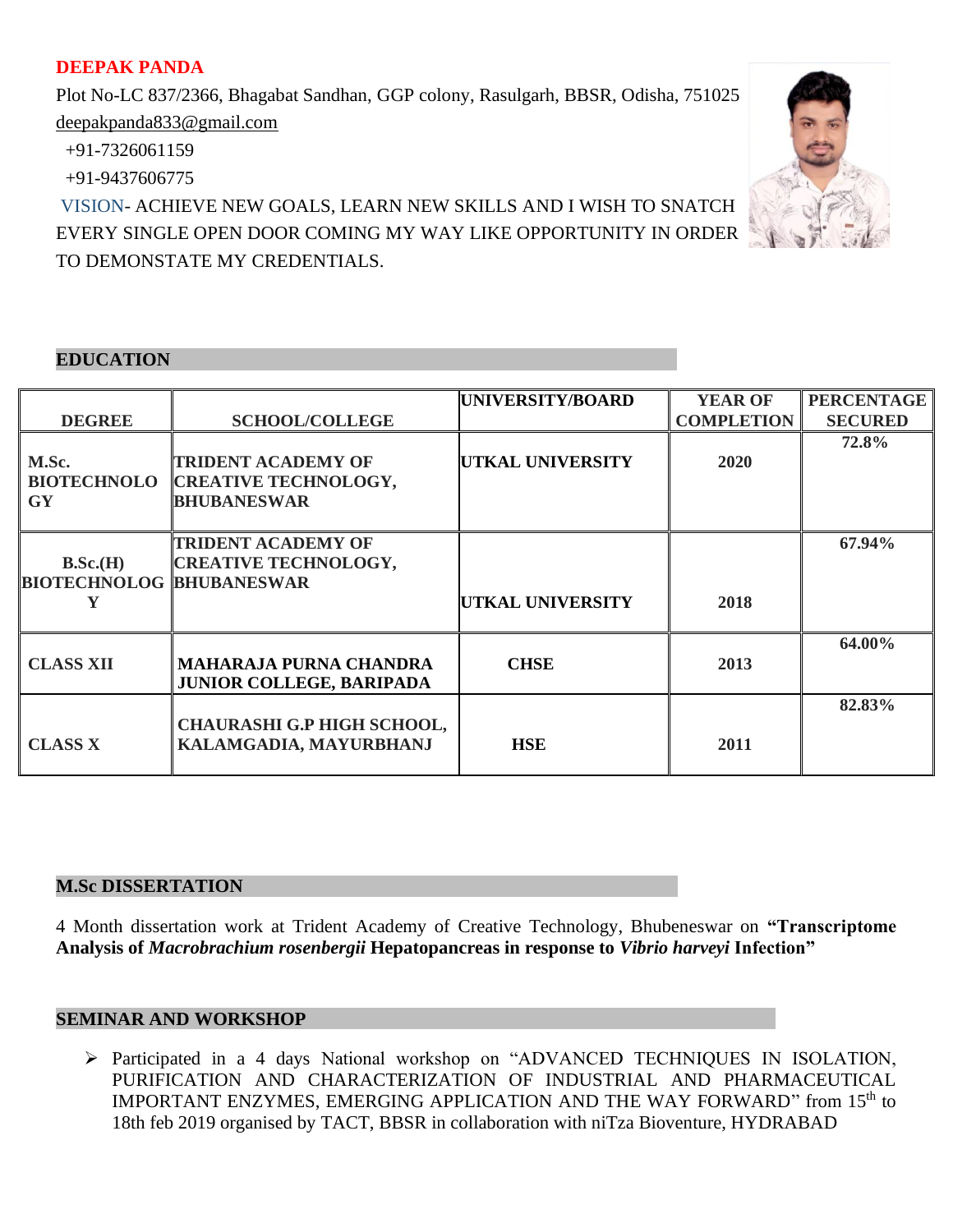- $\triangleright$  Participated in the 2<sup>ND</sup> Meeting of Indian Immunological Society –Odisha Chapter, jointly hosted by NISER, ILS AND TACT, BBSR
- ➢ Participated the WB-OHEPEE Sponsored National Seminar cum Workshop on "PROTEOMICS IN PUBLIC HEALTH" Organised by P.G Department of Biotechnology, Utkal University, BBSR

# **BOOK PUBLICATION**

Published a book chapter entitled *"Biosensor: a novel tool for improvement of Aggricultural crop"* in the book namely *" New innovations in agricultural biotechnology and its impact on society"* 

Integrated Publication, 2021, 125 page, ISBN- 978-93-90471-18-8

### **TECHNICAL SKILL & COMPETENCE**

**Biochemical Analysis:** Biochemical assay such as GSH assay, GST assay, SOD assay, GR assay, Estimation of DNA, RNA AND PROTEIN,

**Techniques:** PCR, RT-PCR, Gel Electrophoresis, ELISA, Western Blotting, Northern Blotting, Southern Blotting, cell culture techniques, RNA and DNA isolation, Protein Purification, SDS-PAGE, Microbiological aseptic techniques, IMViC test, ABST, Plant Tissue Culture, chromatoghaphy

**Handling:** Spectrophotometer, Laminar Air Flow, microscope, Gel documentation system, Centrifuge, Autoclave, pH meter, BOD Incubator, Acquainted with Animal Handling

**Computational Skill:** PGDCA Courses in MS Excel and MS PowerPoint, BLAST, FGENES, CLUSTRAL X2, RASMOL

#### **EXPERIENCE**

1year EXPRIENCED as Technical assistant at P.G. Dept. of Biotechnology, Utkal University, Vani Vihar, Bhubeneswar.

## **PERSONAL INFORMATION**

**Hobbies**- playing cricket, watching tv series

**DOB**-25<sup>th</sup> june 1996

**Gender-** Male